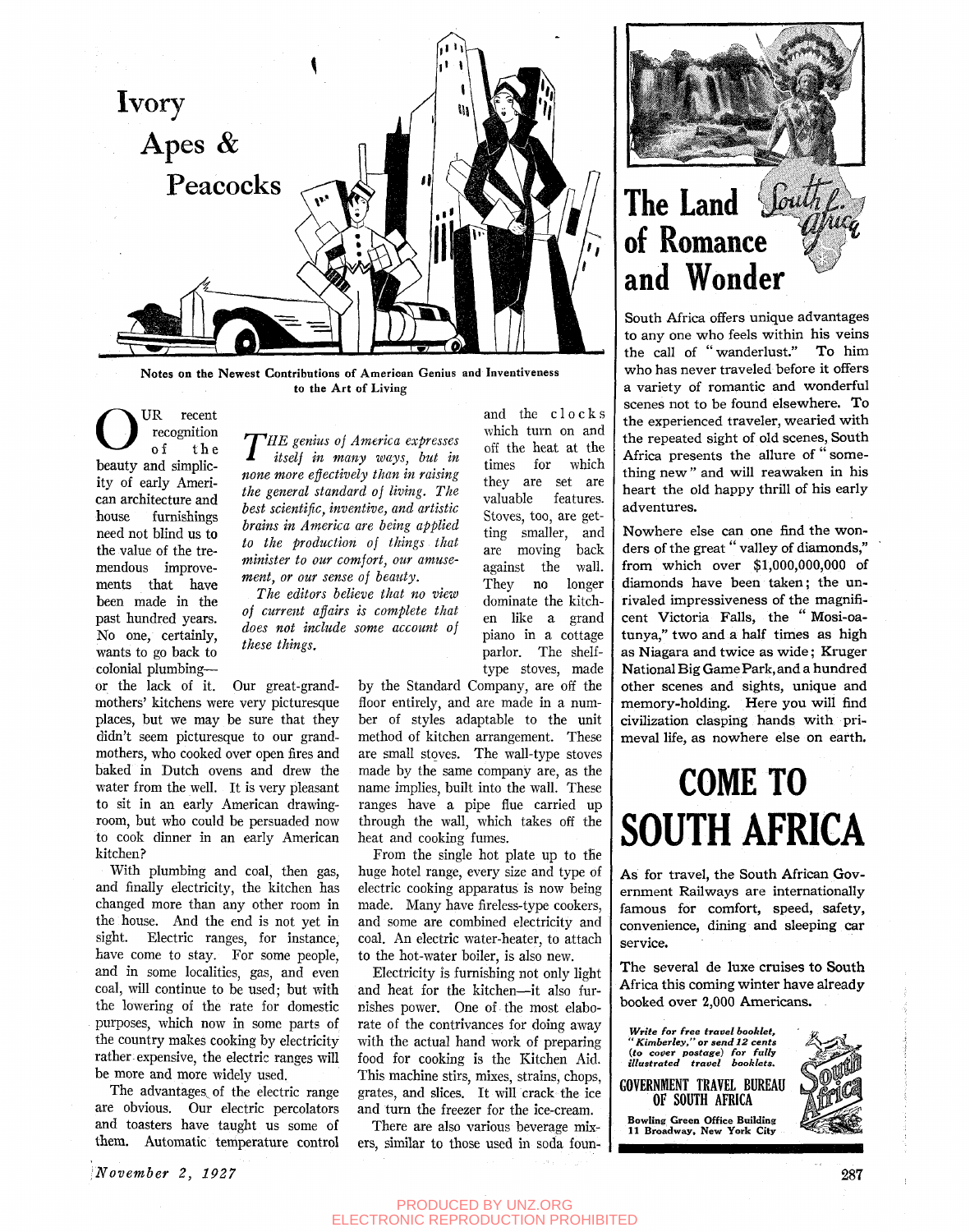

## **Glory o' the Dawn**

*A story that will stir the hearts of all who love the ways of ships and the mystery of the past* 

" LORY O' THE DAWN," by F Harold Trowbridge Pulsifer, a story of singular beauty, is told with a quiet impressiveness suggestive of Hawthorne. In the once flourishing Maine port of Middlehaven Caleb Gurney, stone-mason, ship-builder, and maker of models, gave years of his life and all the passion of his soul to recreating in miniature "Glory o' the Dawn." It was not merely a ship model that he fashioned, but a symbol of past greatness. The splendor of those ships which once carried New England's fame through all the seven seas lived again in the moving beauty of the model.

#### **T he Savor of the Se a**

The San Francisco "Journal" says: "This little story is one of remarkable beauty and strength."

The Boston "Globe" says: "It is a rare occasion in the world of books when such a little gem as this is born."

The New York "Herald" says: "Mr. Pulsifer has compounded the pathos and humor of this text into a pleasing mixture."

The "Public Ledger" says: "Mr. Pulsifer has molded his prose to the same sensitive craftsmanship he has given to the shaping of poetry."

#### **An Autographed Copy for You!**

Mr. Pulsifer has kindly volutieered to auto-<br>graph special copies of this book for those<br>who accept the offer which appears below.<br>The offer is limited, however, to subscribers<br>of The Outlook. Simply mail the coupon to-<br> $\$ heavy paper.

#### MAIL THIS COUPON The Outlook Company,

Book Division,<br>120 East 16th Street, New York.

120 East 16th Street, New York.<br>
You may send me my copy of "Glory o' the<br>
Dawn," by Harold Trowbridge Pulsifer, spe-<br>
cially autographed by the author. Upon receipt<br>
of it I will pay the postman \$1 plus a few<br>
cents for p

| Name                                                                                                                                                                                                                                                                                                                                                                       |  |
|----------------------------------------------------------------------------------------------------------------------------------------------------------------------------------------------------------------------------------------------------------------------------------------------------------------------------------------------------------------------------|--|
|                                                                                                                                                                                                                                                                                                                                                                            |  |
| $\begin{picture}(100,10) \put(0,0){\vector(1,0){180}} \put(15,0){\vector(1,0){180}} \put(15,0){\vector(1,0){180}} \put(15,0){\vector(1,0){180}} \put(15,0){\vector(1,0){180}} \put(15,0){\vector(1,0){180}} \put(15,0){\vector(1,0){180}} \put(15,0){\vector(1,0){180}} \put(15,0){\vector(1,0){180}} \put(15,0){\vector(1,0){180}} \put(15,0){\vector(1,0){180}}$<br>City |  |

tains. One of these which we have seen' is made for the sideboard rather than the kitchen cabinet, and is nothing less than that not yet extinct affair, the cocktail shaker, in a new form. It is finished in hammered silver, and stands on a base to match, which contains the motor. Place the mixer on the base, and it begins to work; take it off, and the motor stops automatically.

Accessory also to the great American pastime of beverage mixing is the machine which squeezes oranges and lemons electrically. This, however, would seem to be more valuable in a club than in a home. The hand-operated squeezers are enough for all ordinary purposes. One very good one has a cap which pushes the fruit down upon the revolving reamer. Another has three detachable reamers of different sizes for lemons, oranges, and grapefruit. Both work with a hand crank.

The tendency of recent years in our kitchens has been toward white enamel, with the result that they have come more and more to look like working laboratories. With a view toward brightening up kitchens and making them pleasanter places for those who have to spend time in them, some of the makers of kitchen utensils are introducing color into their products. R. H. Macy had a display recently of small kitchens arranged in different combinations of color which were very pleasing. White furniture edged with color, knives and mixing spoons and teakettles and other accessories with wooden handles in red or green or yellow to match, even saucepans and jars for supplies in solid color, lend a certain gayety to the setting which should react favorably upon the cook. Some of the electrical appliances are made with colored handles. ' Elite.

COME out of the kitchen for a while<br>and consider the uses to which old and consider the uses to which old Chinese beds can be put. Vantine ha? imported a number of these and is adapting them to various Western uses. They are the sides of beds, really, with a crosspiece at the top where the tester of an old-fashioned Western bed would come. The wood is lacquered Chinese red, with panels carved in relief and colored black and gold. The figures and trees and animals and dragons in these panels are beautifully carved. Although the beds are not antiques, they are no longer made, and it is difficult to get them in any quantity.

The uses to which they can be effectively put are almost unlimited, since they are of sufficient variety so that they can be cut and fitted for nearly any desired space. They are used as overmantels, as fire screens, or—by taking out one or more panels—as mirror frames. The coloring is rich, they possess the style which all Chinese decorative art possesses, and have the advantage, shared by other Chinese furnishings, that they will fit into a room in which no Western product with the same coloring could be tolerated for a moment.

 $\sum_{n=1}^{\infty}$  view of our caustic words last week about telephones which masquerade as dolls in crinoline, it seems appropriate to mention here that at Vantine's are many little screens of two leaves, decorated in a variety of styles, which are used to hide telephones. Until the telephone decides to go in for beauty of form and coloring, it can certainly not conceal itself more attractively or inconspicuously. These screens have the advantage of a double hinge, so that they can be bent both ways.

W. R. B.

#### The Middlebrows

#### *{Continuedfrom page S81)*

having married a man on slight acquaintance, as chorus girls sometimes will, came down to breakfast and found her new husband reading the New York "American." "My God," she exclaimed, "have I married a bookworm?"

I I Nevertheless an intelligence classification can be made. Some humorist has recently invented the term "middlebrow" to designate the decent, more or less conventional, fairly well educated, reasonably thoughtful body of men and women who really constitute the backbone of the United States. It was a happy invention. Highbrows, middle-

brows, and lowbrows—how better can the American democracy be divided into its component parts?

These, of course are very general categories, subject to all sorts of variations and overlappings. Byron, for instance, was a low highbrow and Bunyan a high lowbrow. As for myself, I can never hope to be a highbrow and hope never to be a lowbrow; nor do I want to be a Byron or a Bunyan. What I do hope is that, by the careful cultivation of my tastes, manners, and intelligence, I may be able to keep fairly near to the upper crust of the middlebrows.

*The Outlook, November 2, 1927*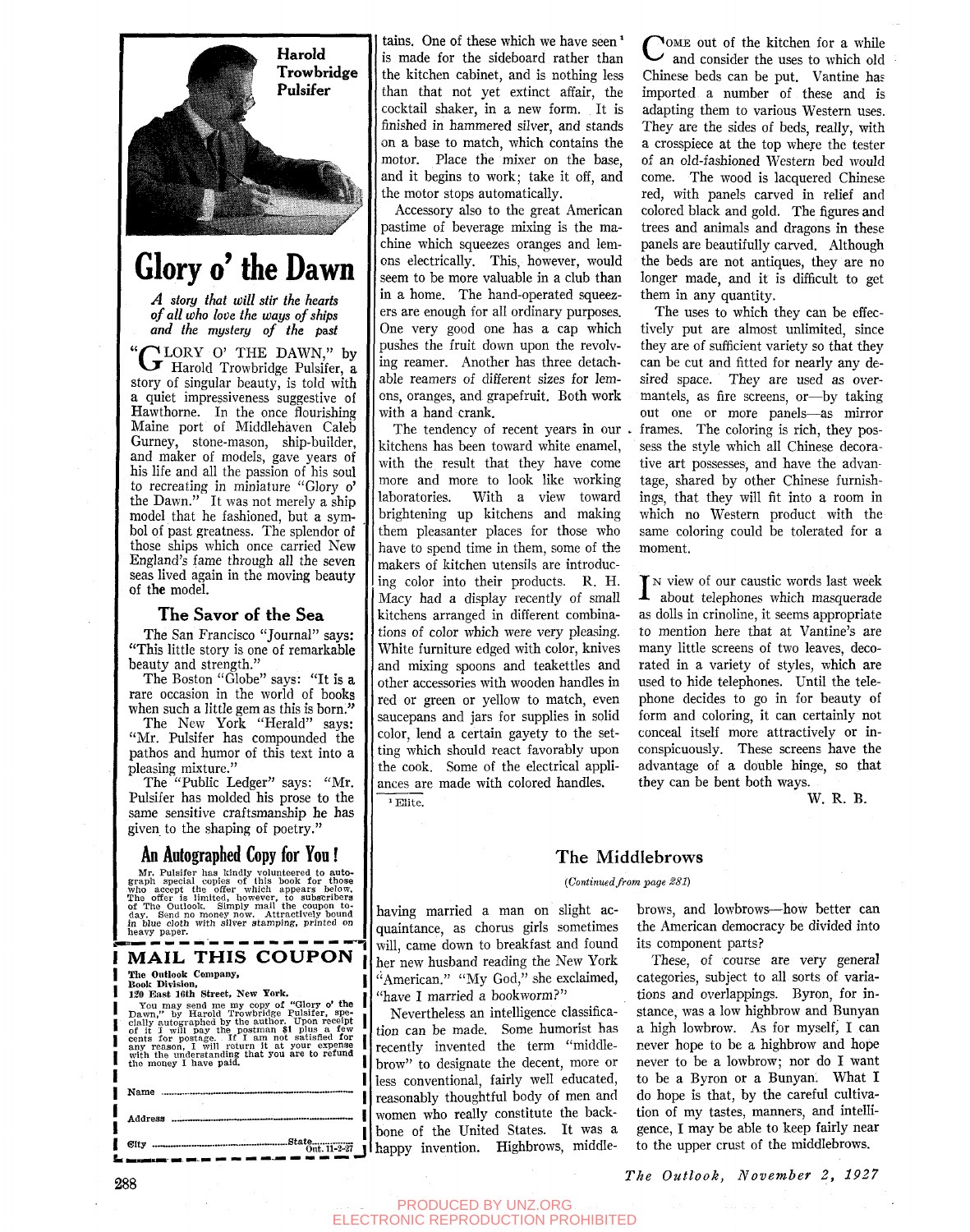## In this issue *of* The Outlook

**Vol. 147 •** November 9, 1927 **No. 10** 

The Week: Pages 297—303 A Fight in Two Centuries—Lost at Sea—Rumania's Prodigal Son—The Advance in Air Science—An Assassin Acquitted — Five Years of Fascismo -- A Tariff Truce with France — A One-Day Census — A Gorgeous Tomb—Perhaps—Some of Our Surplus for the Mississippi—A Hopeful Sign - Crime and State Lines — A Fighting Editor — Mr. Mellon's Proposals for Tax Reduction.

As We See It: Pages 304—305

A Poet's Cry of Disillusionment-Disciplining Magruder — Explicable Perhaps, but Inexcusable — Ballyhoo's Who

#### Articles:

Fear. **By EDNA ST. VINCENT MILLAY** 293 What Mississippi and Alabama

Think of Al Smith . . . . 306 By DIXON MERRITT

FEAKCIS EUFUS BELLAMY, Publisher EENEST HAMLIN ABBOTT, Editor-in-Chief ASSOCIATE EDITORS MALCOLM WATERS DAVIS DIXON MERRITT HAROLD T. PULSIFER

WILLIAM L. ETTINGER, JR., Advertising Manager

WALTER'THALEN, Circulation Manager

The Outlook is indexed in the Readers' Guide to Periodical Literature

THE OUTLOOK, November 9, 1927. Volume 147, Number 10. Published weekly by The Outlook Company at 120 Bast 16th Street, New Tork, N. T. Subscription price \$5.00 a year. Single copies 15 cents each. Foreign subscription to countries in the postal Union, \$6.56. Entered as second-class matter, July 21, 1893, at the Post Office at New York, N.Y., and December 1, 1926, at the Post Office at Dunellen, N. J.,

### Lights Down. A Review of the Theatre : *John Galsworthy's "Escape" .* . 308 *By* PEANOIS EUFUS BELLAMY Windows on the World . . . 3II *By* MALCOLM WATERS DAVIS What Is the Matter with New England ?  $\cdots$   $\cdots$   $\cdots$  312 By LAWRENCE F. ABBOTT Speaking of Books  $\cdots$   $\cdots$  313 *Edited by* FRANCES LAMONT ROBBINS Financial Department: *Conducted by* WILLIAM L . STODDABD  $Gilt$ -Edged Bonds **316** Ivory, Apes, and Peacocks . . 319 By the Way  $\cdots$   $\cdots$  290 Queensborough Bridge . . . 296 *By* ELSIE DRIGGS According to the Cartoonists . 299 Armistice Day, 1927 . . . 300

*From Publisher*—*To You* 

*ryOETS and prophets live to the*   $truth.$  They pierce beneath the *conventions and trappings, the forms and outward mechanisms of civilization.* 

*N this issue ive print one of the most memorable documents it has been given to a living poet to pen*—*Edna St. Vincent MiUay's "Fear."* 

*N a sense it is fitting that The Outlook should print this record of Miss MiUay's hour of disillusionment, for one of her first literary memories is of the old "Children's Corner" in The Outlook of a generation ago.* 

*As most people know, she is an*  • \* ! *American of Americans, Maine bred, with the salt of the sea in her blood. Today, the flowers of her garden nod their heads at the great rolling hills of the Berkshires, beauty surrounds her old house, on the winding road to Stockbridge. She is still to all intents and purposes a New Englander, with that firm belief in truth that is*—*or ought to be—the New Englander's heritage.* 

*N this instance she is the articulate voice of great numbers of intellectual, artistic, intelligent people who have been stirred to the depths by an inexorable judgment which has taken away all chance of righting error, if error there proves to be, and which has brought to light in one way or another the deepseated prejudices and antipathies of the present day.* 

*T was probably inevitable that the sensitive mind which wrote "Aria da Capo," "Second April," and "The King's Henchman" should have found it necessary to express this deep emotion in one way or another.* 

*reay or another.*<br> *TO The Outlook it is a privilege to*<br> *have Miss Millay as a contributor*<br> *again, on this or any other subject.* We *O The Outlook it is a privilege to have Miss Millay as a contributor respect her integrity as well as her artistic sincerity. We think the article she has written ivill be listed among the finest records of our time.* 

*Her courage shames us.* 

 $-$ Francis Purfus Bellamy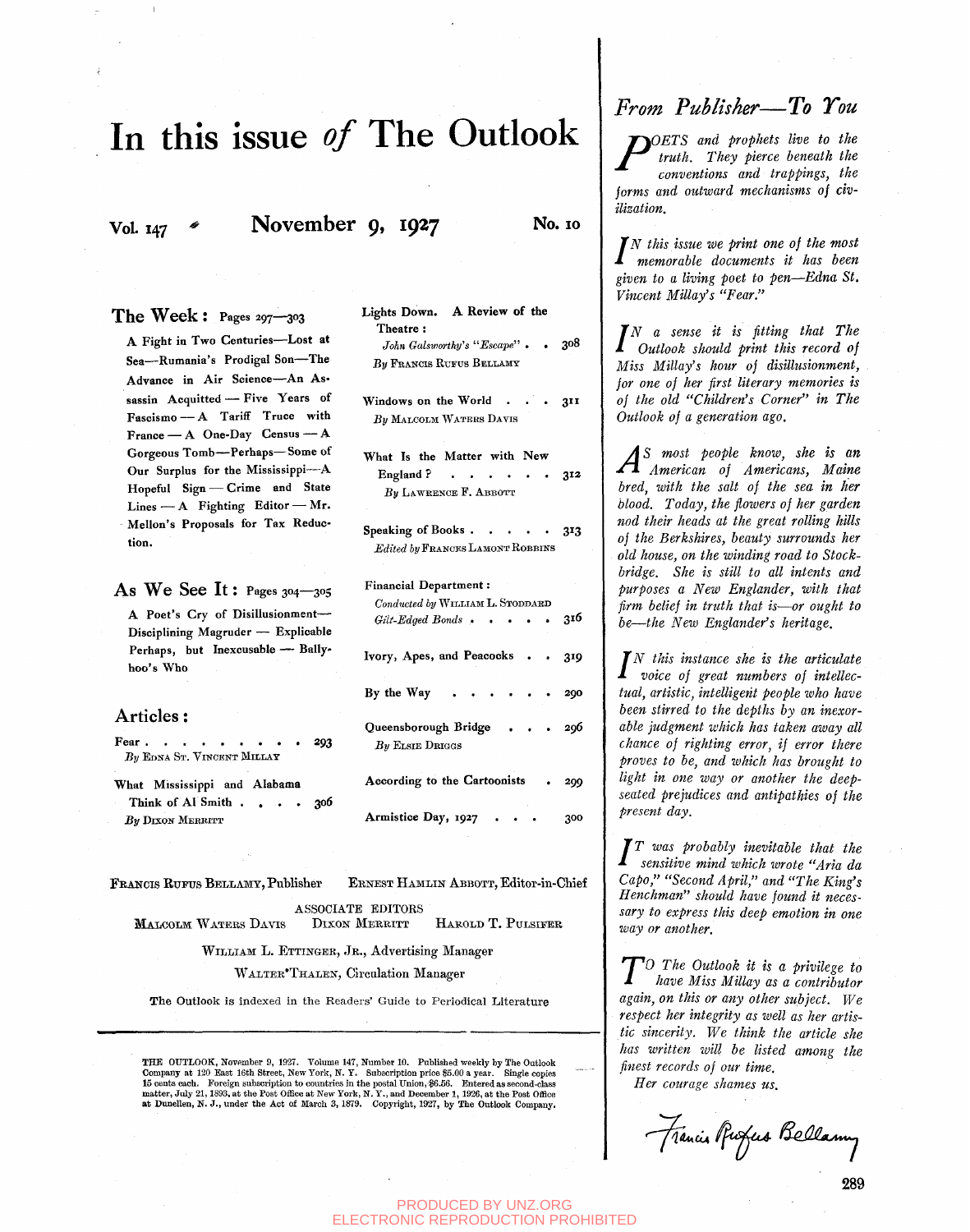

## By the Way

 $A$  Sr. Louis high school student has this sign painted on his dilapidated ST. LOUIS high school student has flivver in which he rides to and from school: "BORED OF EDUCATION."

The British Museum has fifty-five miles of books on its shelves, and each year has to find places for 35,000 more.

From the "Weekly Telegraph:"

"You have acted very wrongly." Thus Horace's father, in the presence of Horace's mother, to Horace, discovered in the act of stealing jam. "It may seem a small offense, Horace," he continued, "but it has for its foundations one of the prime causes of the world's unhappiness—disobedience. I am more than angry. I am grieved. I want my son to grow up a fine, strong, honorable man. I want him"— Here he paused for breath. Little Horace turned enthusiastically to his mother. "Mamma," he cried, "isn't papa interesting?"

 $\bf{l}$ HE annual report just issued of Berea College and Allied Schools, of Berea, Kentucky, contains the following description of lower-grade students from the Southern mountains by President William J. Hutchins:

"In our lower grades, a student may be found quite unable to understand that a tide may be anything other than high water in the branch. A student from Virginia may locate his native State west of the Mississippi. To one boy, entangled by similarity of sounds, our forefathers may be our 'poor' fathers. To another, Paul is certainly an Anglo-Saxon. Another boy may be quite sure that his grandfather fought in the Revolution rather than in the Civil War. One student shrinks from scrapping the wisdom of the fathers as concerns the signs of the moon. One girl is interested to know whether the land where Christ lived is still in existence, and whether people in America could visit it today. One student is quite sure that all Negroes are descendants of Cain, their color being the 'mark' that God placed upon Cain for having slain his brother."

A stage star who is known for his *finesse* in taking scenes away from other players, is said to have a framed portrait of himself which he hangs in each new dressing-room. Inscribed on the picture are the words, "To myself, God bless you."

"This is an uncertain world," says Abe Martin. "We are here this week an' hit a telephone pole Sunday."

New York visitor: "Look at those pigeons."

Cape Cod native: "Them's not pigeons, them's gulls.

New York visitor: "Byes or gulls, they're mighty fine pigeons."

 $A$  solemn-looking man in the compartment of an English train remained silent for many miles. Then he leaned over and touched the man opposite him, and remarked, "There is much unrest in the world just now, my friend, much unrest." "You're quite right," answered the other. "I hope you are not unmindful of the fact that we all have a duty to perform. We must combat this unrest," continued the serious one. "I'm doing my best," said the other. "How is that, brother?" "I manufacture mattresses," replied the other.

"Buyers of cars are more particular nowadays than they used to be," reports the Kansas City "Star." "While they used to ask all sorts of questions about the mechanism, power, etc.," the auto dealer is quoted as saying, "now all they want to know is 'What is absolutely the lowest advance payment I must make?'"

THE SURVEY" finds amusement in the fact that the first National Recreation Congress, held in Chicago twenty years ago, found it worth while to record that one hundred gymnasium girls appeared in "bloomers without selfconsciousness." Those girls, we regret to say, were behind the times in 1907, for eleven years prior to that The Outlook published an article showing the proper costume for bicycling in which women are shown garbed in bloomers. And The Outlook even in 1896 did not have to use the euphemism "limbs."

Readers of this page have solved all sorts of puzzles, but can they answer these questions?

*Why does a horse eat grass backward and a cow forward?* 

*Why does a dog turn around three times before lying down?* 

*Why does a hop vine twine to the right and a pea vine to the left?* 

*Why does a horse when staked out hy a rope unwind the rope while a cow winds it up in kinks?* 

PRODUCED BY UNZ.ORG ELECTRONIC REPRODUCTION PROHIBITED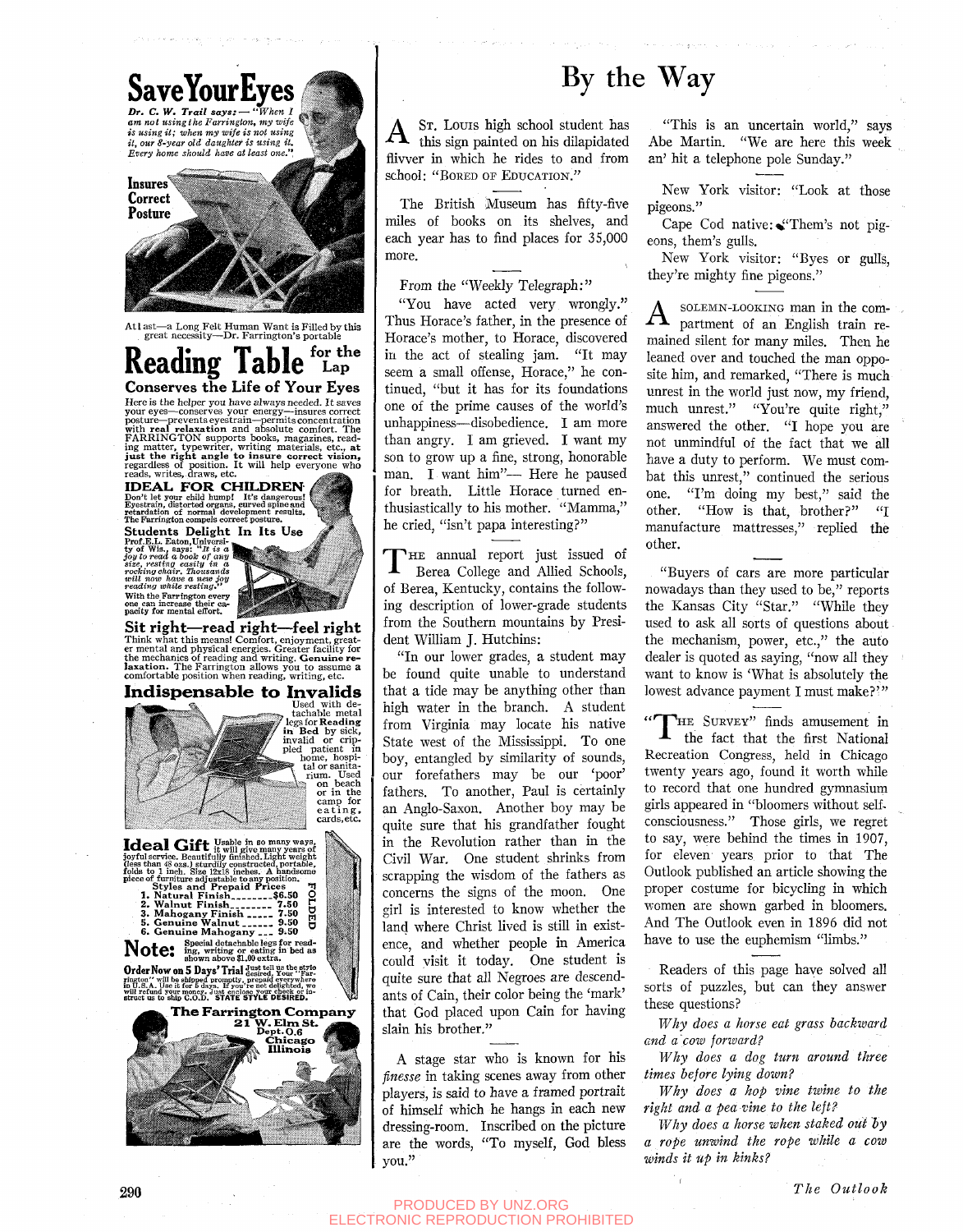# $cA$  New Novel by William Stearns Davis

# GILMAN of **REDFORD**

### FAMOUS HISTORICAL ROMANCES *by Mr. Davis*

A VICTOR OF SALAMIS Greece during Xerxes' inva-<br>sion. \$2.00 \$2.00

A FRIEND OF CAESAR The fall of the Roman Repub- $\bar{$}2.50$ 

**I** 

**DODD** 

........

**9 e 9 e**  *m* 

THE BEAUTY OF THE PURPLE Thelater Roman empire. \$2.50 **GOD WILLS IT** 

Ataleofthefirst Crusade. \$1.50

THE FRIAR OF WITTENBERG The Protestant Reformation and Medieval Europe. \$2.50

THE WHITE QUEEN A colorful life of Louis IX of France. \$2.00

**BELSHAZZAR** Babylon and Persia struggling for world domination. \$2.00

## GILMAN of REDFORD,

like all of William Stearns Davis' novels, blends the story teller's art with historical facts into a work that is at once a gallant, spirited tale and a faithful picture of the social life, customs, language, politics and great events of colonial days. The rich, warm, vibrant life of young America glows through the pages of this romance of the Revolution.

The scene is laid around Harvard College and Boston in 1770-1775—a period filled with action and crises in the drama of revolt.

William Stearns Davis^ has once more made the past authentic and alive and added a distinguished book to American historical fiction.  $$2.50$ 

THE MACMILLAN COMPANY<br>New York Boston Chicago New York Boston<br>Atlanta Dallas S **San Francisco** 

*November 9, 1927* **291** 

**:**